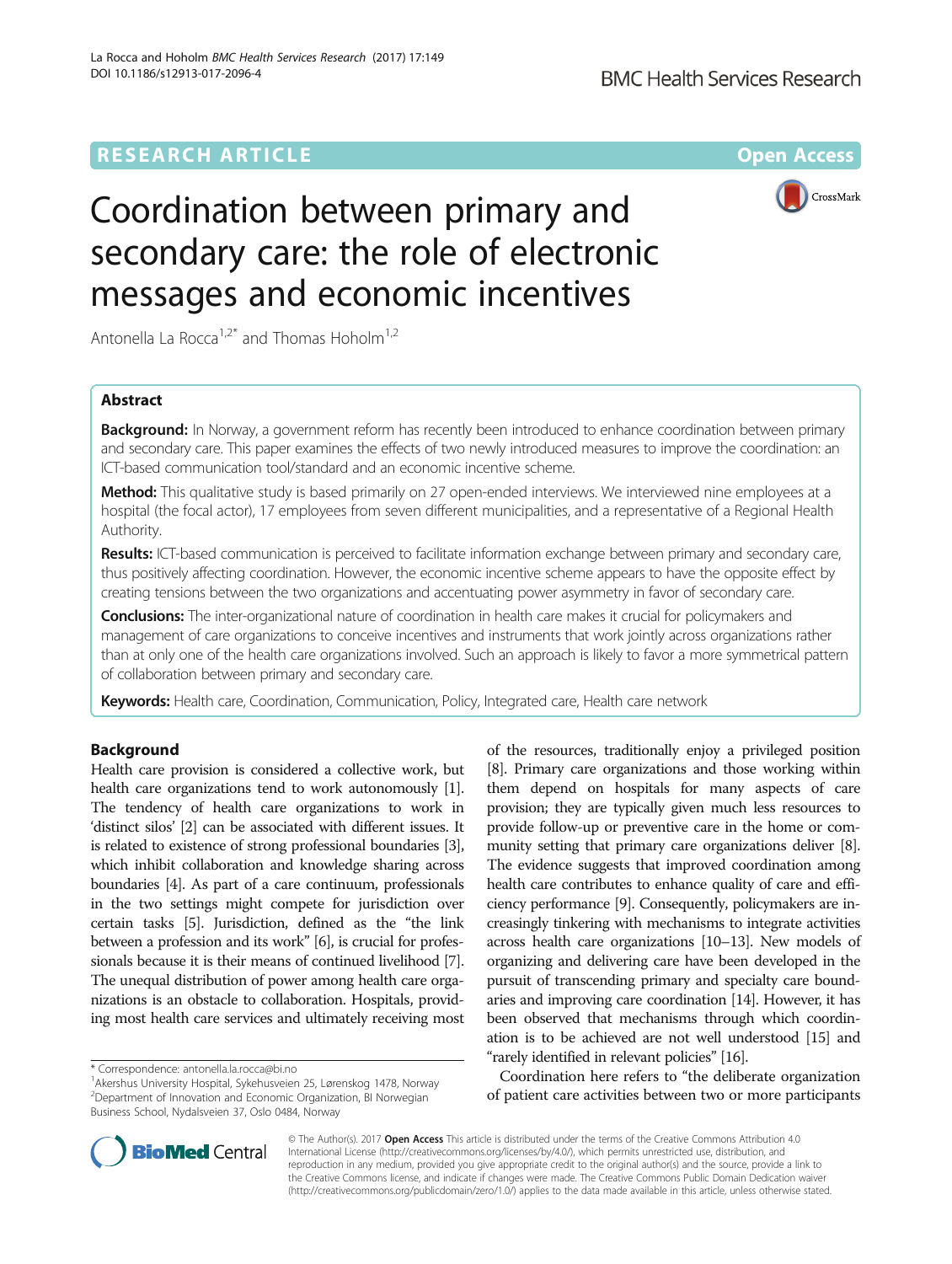involved in a patient's care to facilitate the appropriate delivery of health care services" [\[17\]](#page-12-0). In this study, we will focus on care coordination between primary and secondary care. A timely exchange of appropriate information among health care professionals has been identified as a prerequisite for care coordination [[17](#page-12-0)]. There are, in particular, two situations/processes in which communication between hospital professionals and professionals at the primary level of care is critical: When the patient is transferred from municipal care to the hospital (admission or readmission), and when the patient is transferred from hospital to municipal nursing care (discharge). A deficit in communication when patients are transferred across health care providers can cause ineffective care for patients [\[18\]](#page-12-0). Information exchange during the hospital discharge process is fundamental for decision-making (preceded by the assessment of patient's conditions) of the after-hospitalization care service patients need [[19](#page-12-0)]. Inappropriate or delayed information during discharge process can result in patients staying at hospital longer than necessary, waiting for the appropriate follow up care service to be arranged, or receiving inappropriate follow up care services, which might lead to increase in readmissions [\[20\]](#page-12-0). According to Peikes et al. [\[21\]](#page-12-0), intervention to improve care coordination should put more emphasis on preventing readmissions, which are the costlier health care events.

Supporting communication among health care organizations has been identified as way to improve organizational efficiency and effectiveness as well as offering the opportunity to improve patient care [\[22](#page-12-0), [23\]](#page-12-0). Since the 1990s, information and communication technologies (ICT) have attracted increasing attention as facilitating tools in the health care sector. Health information technology has been seen to have "the potential to improve coordination by making information electronically available" [\[24](#page-12-0)]. At a hospital, managers consider "IT as the key tool for achieving a better information flow and better services, as well as for complying with organizational objectives regarding high quality in patient care treatment" [\[25](#page-12-0)]. At primary care, the implementation of ICT systems has been shown to be a catalyst in establishing new communication procedures [\[26](#page-12-0)]. However, tensions generated by ICT system, in particular by the introduction and use of electronic health records (EHR), have been also evidenced in a number of studies [\[27](#page-12-0)–[30\]](#page-12-0). One recurrent concern here is the tension between structure and flexible documentation [[30](#page-12-0)]. It has been found "that physicians who predominantly dictated their notes appeared to have worse quality of care, especially as compared to physicians who used structured EHR documentation" [\[28](#page-12-0)]. Bossen [[27\]](#page-12-0) emphasizes that there are different "representations at work in IT technology" that "enable cooperation, coordination, accountability and control," and that these have to be "balanced off against each other."

A more accurate and comprehensive sharing of information through ICT systems is not the only area of intervention to enhance care coordination. Improvement of care coordination has been associated with several financial strategies, including both incentives and penalties [[31\]](#page-12-0). Activity-based funding (ABF) systems, prospective reimbursement based on patient case mix, have been generally considered successful in improving financial transparency and creating incentives for technical efficiency [[32\]](#page-12-0). However, it has been observed that they have offered little to create incentives outside of the hospital, in addressing the lack of coordination across health care providers and settings [[33](#page-12-0)]. As result, there is increasing interest in exploring financial incentives for care coordination across providers and settings [\[33](#page-12-0)]. The key question to be addressed is: which incentives should be operated at the interface between primary and secondary health care in order to motivate professionals to use their resources to achieve the best possible health outcomes? [[34](#page-12-0), [35\]](#page-12-0). Accountable care organizations (ACOs) and bundled payments are designed to create monetary incentives for coordinated care. These measures range from "penalizing hospitals with higher-thanexpected readmission rates, to rewarding primary care providers when patients receive higher-value care, to providing incentives for the adoption of electronic health records" [\[36](#page-12-0)]. The ambition with this incentives scheme is that coordination will "improve value by ensuring that the right care is provided in the right place at the right time" [[36\]](#page-12-0).

In this study, we examine the case of Norway, as the Norwegian government, on January 1, 2012, has introduced a coordination reform to enhance care coordination and more efficient use of resources in the Norwegian health care system [\[37\]](#page-12-0) designing instruments along the aforementioned lines. The government introduced a new ICT solution to facilitate communication between professionals at the primary and secondary levels and opted for an incentive scheme that aims to stimulate a change in the way primary care manages the in/out hospital transition of patients. In Norway, health care is publicly funded, primary care is managed by 429 municipalities, while specialist health care is managed by four state-owned Regional Health organizations/authorities. Key objectives of the reform have been: 1) more patients should be taken care of in primary health care instead of specialized care; and 2) discharge from hospitals should take place earlier [[38](#page-12-0)]. To pursue these objectives, the Norwegian Ministry of Health and Care Services has set as priority to improve communication and coordination between hospitals and municipal health care systems [\[39](#page-12-0)]. The Norwegian government opted for a renewal of the information and communication system with the introduction of electronic health care messages (PLO, an acronym for 'Pleie- og omsorgsmeldinger'). The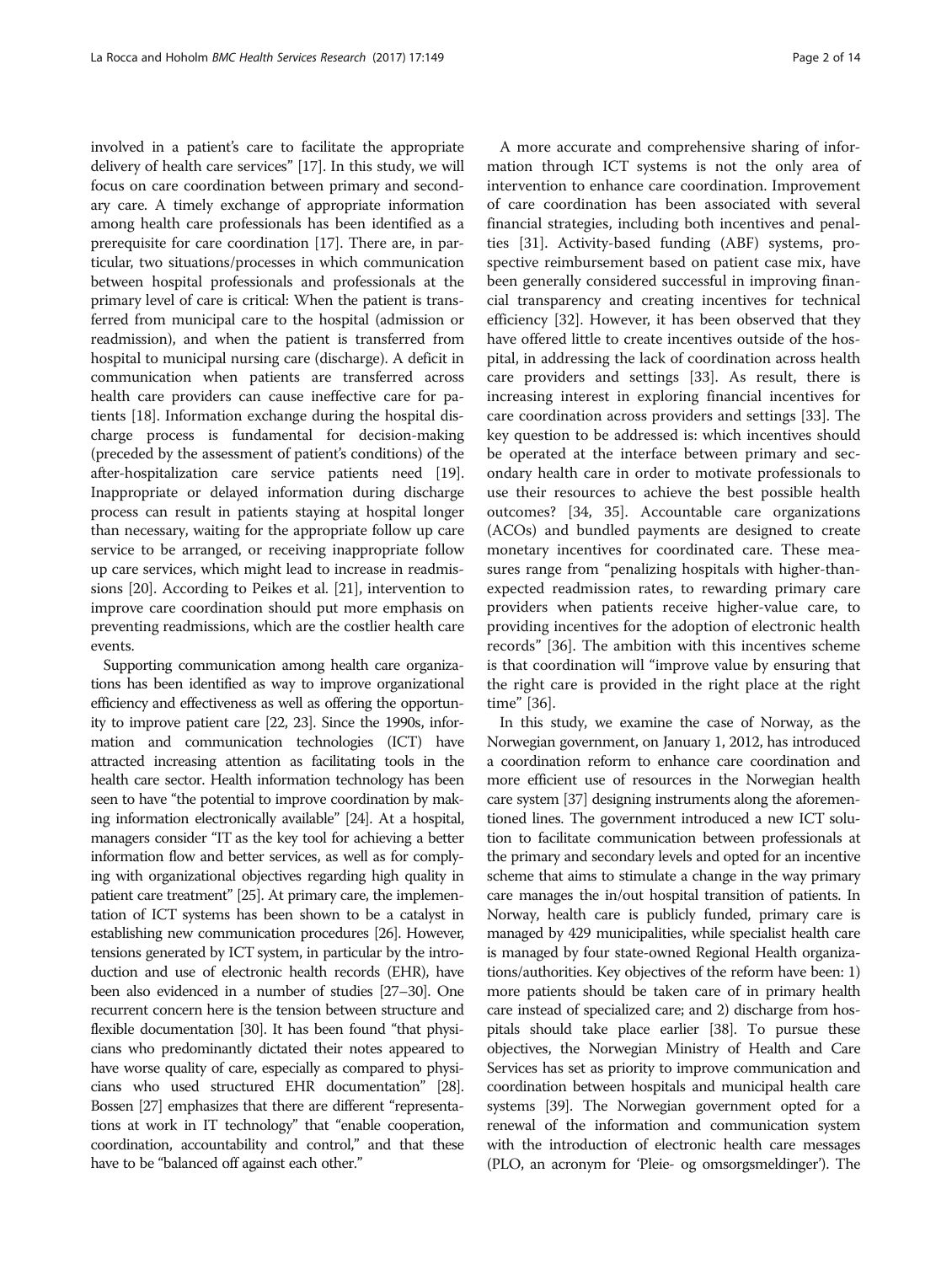effort put in the development of an electronic messaging system to better connect primary and secondary care is also due to a regulation in Norway that clearly indicate responsibilities, administrative and financial structures of the two systems of care. This regulation prescribes that it is a unit ('ordering office' or 'purchasing unit') at the primary level of care, which has the responsibility and authority to assess individual needs, formulate contracts, decide and order care services and control outcomes of care the providers deliver [[40](#page-12-0)].

Besides the ICT-based communication, the government moved some care funding (5 billion Nok) from hospitals to municipalities, which, in turn, became responsible for co-financing hospital admissions of patients in need of selected somatic health care services. This measure's aim is twofold: reduce hospital costs by reducing unnecessary admissions and providing more resources to primary care thereby trying to revise the 'privileged position' of hospitals [[8\]](#page-11-0) in favour of a potential empowerment of primary care. Furthermore, according to a payment regulation reform (the so-called Betalingsforskrift), when a municipality is unable to receive a patient declared ready for hospital discharge, it must pay a fee (4,500 Nok) to the hospital. This fee is meant to compensate the hospital for every 24 h the patient has to stay in the hospital. This measure aims to shorten length of stay after the scheduled discharge date, thus facilitating patient transition and reducing waiting time for hospital treatment [[41](#page-12-0)]. Overall, these measures fit into the broader, and common across countries, agenda of improving cost-efficiency of hospitals and the consequent effort to strengthen primary health care [\[42, 43\]](#page-12-0).

Previous studies have warned about reforms not being 'neutral' instruments and not always producing intended effects [\[44\]](#page-12-0). This makes it interesting and relevant to examine the effects of the measures promoted by the coordination reform to improve care coordination between a hospital and some municipalities in the relevant catchment area. In this qualitative paper, we describe how the two instruments – electronic communication and a new economic incentive system – settled by the government in pursuit of better coordination between primary and secondary care, have been translated into practice by health care professionals belonging to different health care settings. We aim to explore how the two instruments in place might interact with each other and/ or and which effects these measures might produce independently of the declared aim ascribed to them. Our study adds to existing knowledge about care coordination and the mechanisms to enhance it [\[2](#page-11-0), [15](#page-11-0), [16](#page-12-0), [23](#page-12-0), [45, 46\]](#page-12-0). More narrowly, this study engages into an ongoing debate in the literature about the attempts to reform health care in Norway. This research can be seen as a follow-up of previous studies, which have explored

care coordination mechanisms conducted before the coordination reform was introduced [\[19](#page-12-0)] and have delineated possible negative side effects of the reform [[38](#page-12-0)]. It also complements a study exploring the effects of the reform, thus highlighting an increased need for inter-municipal cooperation after the reform was introduced [\[47](#page-12-0)].

## Method

This study is part of a larger longitudinal research project investigating changes within and across health care organizations when introducing electronic messaging and mobile solutions. The study has been approved by the Data Protection Official for Research (ref. no.14-022) and cleared with the "REC South East", a Regional Committees for Medical and Health Research Ethics (REK) in Norway. In our study we have only gathered data from and about healthcare professionals. All informants were asked to participate in our qualitative research project, and they got written materials regarding the design and aims of the research project in due time before the interviews. At the start of each interview, informed consent was confirmed by participants and anonymity was guaranteed.

# Recruitment of participants and data collection

The primary material in this paper derives from 27 face-toface, semi structured interviews conducted with key informants between December 2013 and January 2015 (see Table [1\)](#page-3-0) in the health care sector at the secondary level of care (one focal hospital that, for confidentiality reasons, will be "the Hospital" hereinafter) and at the primary level of care (seven related municipalities whose names have been anonymized). For selecting respondents, we used a convenience sampling asking for assistance from the Department A of the Hospital. Based on its knowledge about our project and on past collaboration with hospital personnel, the Department A provided us a list of potential respondents belonging to different divisions and covering different roles. We subsequently contacted the potential respondents by e-mail, providing information about the project and checking their availability for face-to-face interviews. We followed a similar procedure for selecting the respondents at the municipality level. Based on an initial contact list provided by Department A, we contacted by e-mail the municipalities in the catchment area of the Hospital explaining the objective of the study and asking availability for an interview. Snowball sampling was also used to recruit more informed participants within the contacted municipality. Finally, one of the respondents (R27) was purposefully selected because of the respondent's role as representative of the Regional Health Authority.

At the primary care level, we interviewed 17 care professionals working in eight different municipalities, mostly at the ordering office, which is the unit that has the authority to decide what care services a patient will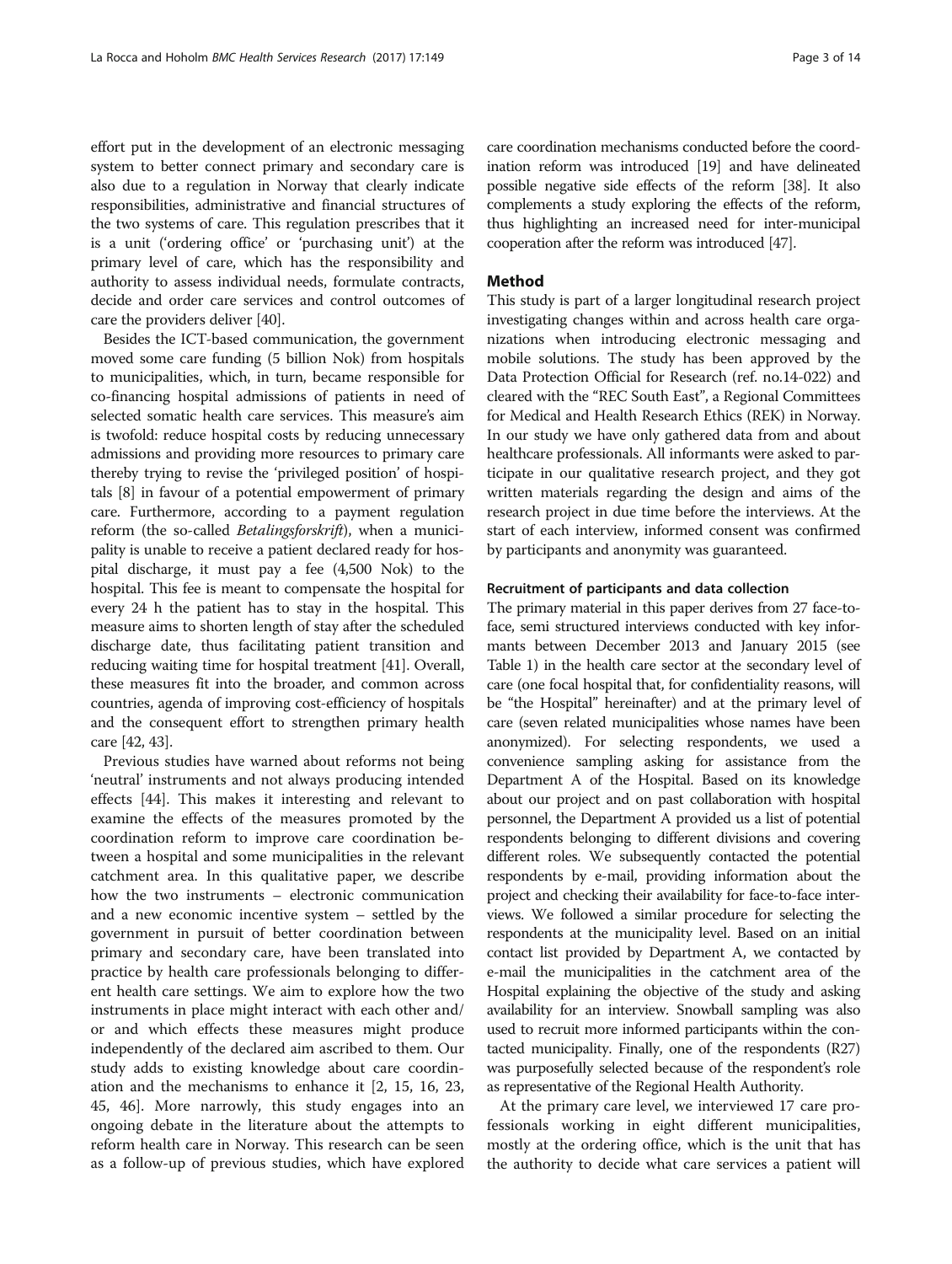<span id="page-3-0"></span>Table 1 List of Respondents

| Respondent      | Organization              | Department/Ward          |
|-----------------|---------------------------|--------------------------|
| R1              | Hospital                  | Department A             |
| R <sub>2</sub>  | Hospital                  | Department A             |
| R <sub>3</sub>  | Hospital                  | Ward B                   |
| R4              | Hospital                  | Ward C                   |
| R <sub>5</sub>  | Hospital                  | Ward C                   |
| R6              | Hospital                  | Ward D                   |
| R7              | Hospital                  | Department B             |
| R8              | Hospital                  | Department A             |
| R9              | Hospital                  | Ward F                   |
| R <sub>10</sub> | Mal Municipality          | IT-service unit          |
| R11             | Mal Municipality          | IT- service unit         |
| R12             | Mal Municipality          | IT- service unit         |
| R <sub>13</sub> | Mal Municipality          | Home care unit           |
| R14             | Mal Municipality          | Home care unit           |
| R15             | Mal Municipality          | Ordering Office          |
| R <sub>16</sub> | Mal Municipality          | Ordering Office          |
| R17             | Mel Municipality          | Health and Care Services |
| R18             | Mel Municipality          | Health and Care Services |
| R <sub>19</sub> | Mil Municipality          | IT-service unit          |
| R <sub>20</sub> | Mil Municipality          | Ordering Office          |
| R21             | Mil Municipality          | Health and Care Services |
| R <sub>22</sub> | Mol Municipality          | Health and Care Services |
| R <sub>23</sub> | Mol Municipality          | Health and Care Services |
| R24             | Mul Municipality          | Service Management Unit  |
| R <sub>25</sub> | Myl Municipality          | Ordering Office          |
| R <sub>26</sub> | Mes Municipality          | Home care unit           |
| R27             | Regional Health Authority | Representative           |

need/receive when discharged from a hospital. At the Hospital, we interviewed clinicians of four divisions and five respondents with no strictly medical responsibility. We also interviewed a representative of the Regional Health Authorities. Secondary data in the form of official reports to the health authority, official hospital and municipalities' internal documents and records, press releases, and previously published articles on this matter were also collected to achieve the study's objectives. The multiple data sources enabled cross checking through triangulation, and the prolonged engagement of the authors within the field allowed for a thorough appreciation of the context [[48\]](#page-12-0).

In terms of how the interview guide was devised, we have been guided by our initial frame of reference [[49](#page-12-0)] by focusing on the link between the two measures in place and improvement of care coordination. At the beginning of the interviews, all the participants were asked the question: 'Could you describe your role, tasks and responsibilities?' This question was broadly formulated for capturing eventual and spontaneous aspects of the collaboration between the respondent and the counterpart organization not likely to emerge with more specific questions. The second open-ended question allowed respondents to elaborate on particular areas that they regarded as important: 'What are the main issues of concern in collaborating and coordinating with your counterpart?' Through questions three: 'Do you see any benefit of the new communication system for your work practices and for coordination between primary and secondary care?' and four 'Do you see any challenges of the new communication system for your work practices and for coordination between primary and secondary care?' we aimed to explore the actual experience of respondents with using the new ICT tool, both for their internal documenting practices and for communicating and coordinating across organizational boundaries. The fifth question, 'What are the effects of the new incentive system (co-financing and payment regulation) for your work practices and for coordination between primary and secondary care?' was left for the ending because it was supposed to be the most sensitive due to the association between quality of care and economic issues. All the interviews lasted from 45 to 60 min. We have recorded and transcribed 21 of them. For the other six (when respondents declared not feeling comfortable with speaking in front of a recorder or when, for technical reasons, we have not been able to record the interview), we took detailed notes during the interviews, including quotes from the speech, and we merged notes just after the interview to build an accurate and detailed report. This should have partially mitigated the lack of direct recording.

# Data analysis

Interview transcripts and detailed notes were manually coded following a grounded theory approach to extract themes from the interviews [\[50](#page-12-0)]. The two authors read each transcript and notes and listed significant statements. Next, the authors reviewed the transcripts and notes for meaning and labeled the participants' statements [\[51\]](#page-12-0). The authors then decided jointly what they regarded as a significant statement. The joint decision was made to achieve consensus about the manner in which to organize the statements into distinct themes [[52](#page-12-0)]. This allowed us to enrich our analysis with multiple interpretations and to achieve subjective understanding across coders [\[53](#page-12-0), [54](#page-12-0)]. This method generated varied themes and sub-thematic areas that captured the essence of the debate. Inspired by the logic of second-order analysis [\[55\]](#page-12-0), we have tried to offer (in the [discussion section](#page-8-0)) an "interpretation of what transpired that goes beyond that offered by the informants" [\[56](#page-12-0)]. This approach is in line with 'systematic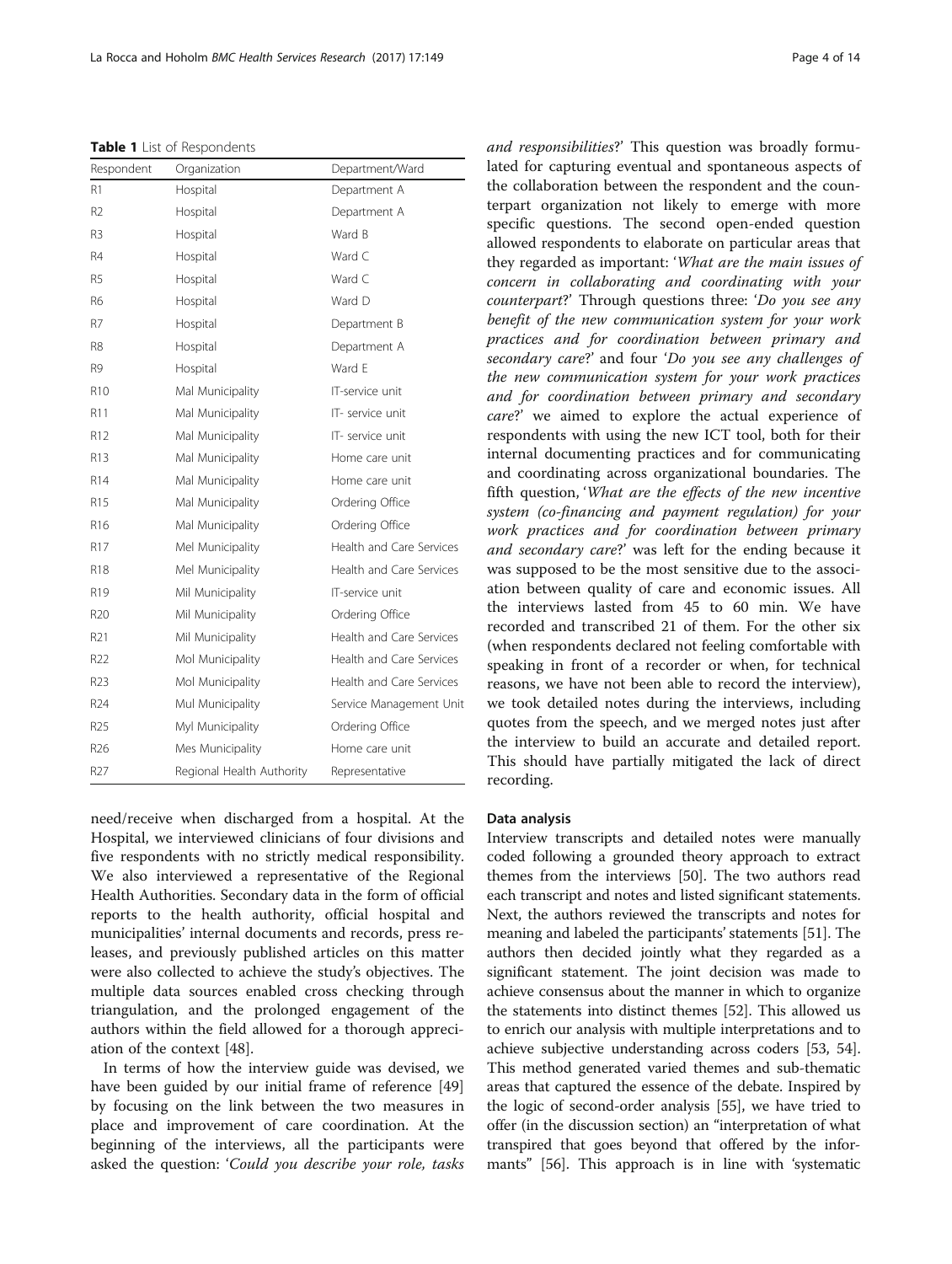combining' – an 'abductive approach' to research, which has been described as a nonlinear, path-dependent process of combining efforts to match theory and reality [[57](#page-12-0)]. Trustworthiness of data was thus enhanced through searching for alternative explanations and linking the findings and conclusions to data and evidence from the literature [[48](#page-12-0)].

# Results

# The uses of the new ICT solution

The previous communication solution – using a fax for messaging between hospitals and municipalities, was based on two main messages sent by the hospital. The first message informed the municipality about the patient's admission to the hospital/ward and provided information about the patient's illness and expected date of discharge. The second message was sent by the hospital to the municipality when the patient was ready to be discharged. Care personnel in each ward were required to enter these "schemas" on their computer, print them out, and send them anonymously via fax to the relevant municipality. A follow-up phone call was always required to verify that the fax had reached the recipient and to reveal the patient's identity. In the new solution, which is part of the electronic patient journal, the messages developed are correlated by name, structure, and function that reflect the specific patient case they are meant to support and result in a set of eight different (PLO) messages (Fig. 1).

Figure 1 depicts the designed flow of communication between a hospital and municipalities. This is an interesting document because it shows that, despite the PLO system being introduced to improve communication between hospitals and municipalities, the flow of communication was

predominantly designed in a logic 'from hospital to municipalities' according to the direction of the arrows.

When asked how the system works in practice, respondent R5 in Ward C at the Hospital described the communication flow between the Hospital and the municipalities as based on the following main messages/steps:

- 1. A hospital nurse sends message 1, the notice of the admitted patient, to the ordering office (Bestillerkontoret) at the relevant municipality responsible for deciding the type and level of care the patient will need after hospitalization.
- 2. A nurse sends message 2 to the ordering office. This message contains health information about the patient plus expected discharge date. The tentative discharge date is decided after consultations among and between the nurses and doctor in charge of that patient and is usually communicated within 30 min after the decision has been taken.
- 3. The nurse sends message 3 to the ordering office when the patient is ready for discharge. This message normally describes the illness, treatment, and conditions (physical and mental) but also tends to suggest follow-up care for patients.
- 4. Through the 'dialogue' type of message, the ordering office usually communicates to the hospital the decision on care the patient will receive after hospitalization, and the hospital can comment/ disagree with the decision and start sending messages back and forth, but it is the ordering office that has the last word.
- 5. Message 4 is the discharge protocol, which is a report to the municipality's nurses and doctors who will be involved in the patient's care after discharge.

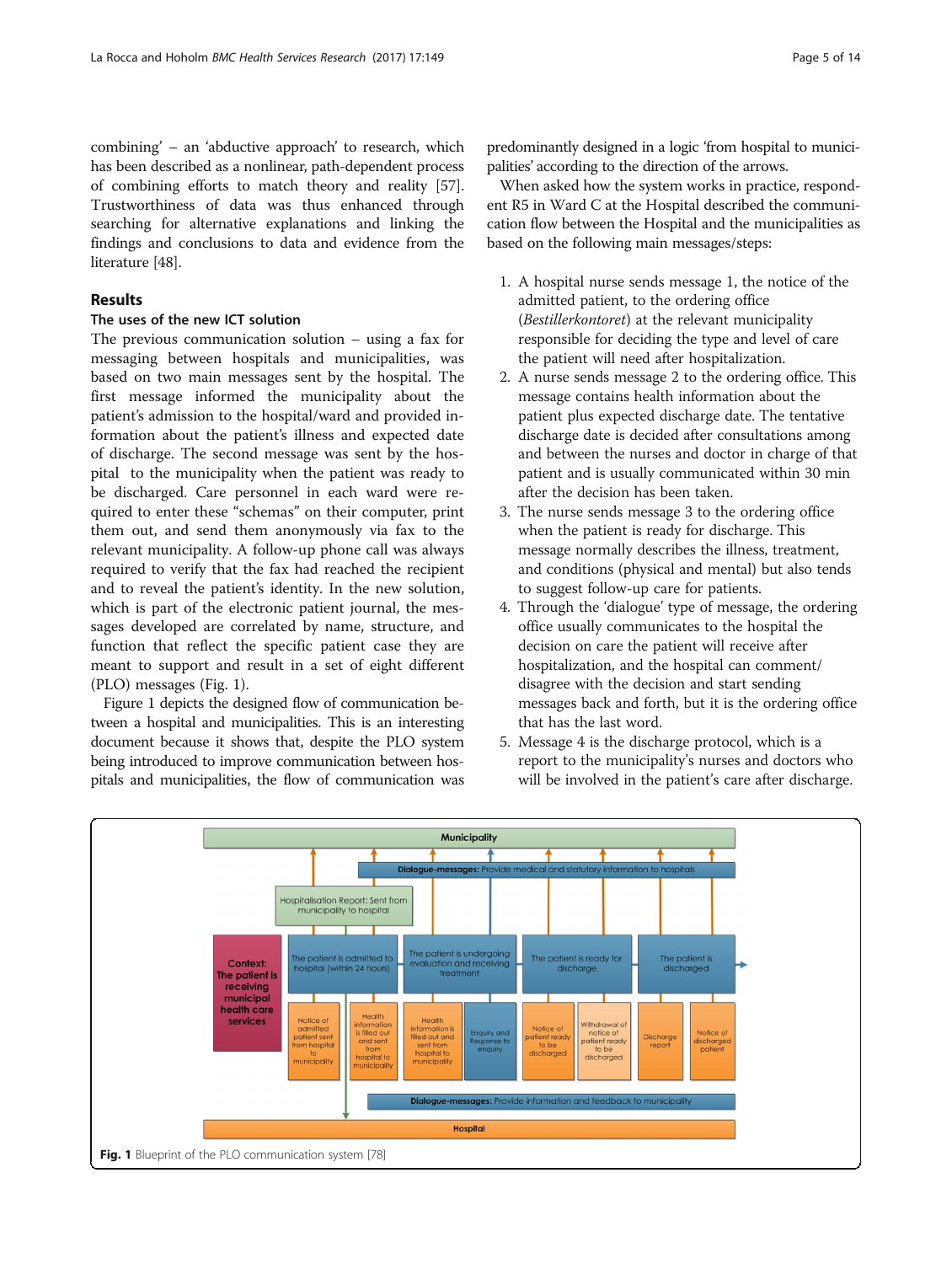Such description raises two key issues. First, we note that the Hospital 'suggests' to municipalities the followup care the patient should receive after discharge, although the ordering office has the formal authority to decide the type and level of care the patient needs. Second, we note that this 'suggestion' is more like a 'strong recommendation' when the 'dialogue' function has to be used to debate the issue.

In general, users of the new solutions have responded in a positive way to the new system. PLO has been revealed to be effective in overcoming the shortcomings of the previous solution. Although, according to a respondent in the Hospital, the use of free text space is a barrier to its full exploitation (R3), the new system makes the communication process smoother and more efficient (R18). The new solution enables health care workers to avoid the frustration of repeated calling when they get no answers (R19, R24) and affords them the possibility of answering in a calm moment without the interruption of other working activities (R24). Electronic messages did not completely substitute phone calls and are used in a flexible way. When information to be exchanged is 'delicate and has nothing to do with the patient journal,' then a phone call is the privileged means, and the content of the call would not be recorded in the system (R15). But, if there is something in oral communication that needs to be recorded, then users write a wrap-up message just after the dialogue to be documented in the electronic patient journal (R24). Written messages are also perceived as important in relation to eventual disputes concerning the payment regulation:

'If a "notice of discharged patient" comes to us

[ordering office] after 2.30 in the afternoon we do not have to pay anything… but they [the Hospital] can tell us later that they sent this message… and we can say "where is it?" We can show them there is no message about this patient going home and we avoid incurring a fine' (R26).

Interestingly, our respondents stress what they perceive as misuse of the new system by their counterpart. From one side, hospital practitioners find that municipalities may be messaging too frequently. According to the respondents in the Wards B and C, hospital nurses have limited time available to handle PLO, compared with personnel at the municipal ordering office, who spend most of their time on the computer doing administrative work (R5). On the other side, municipalities also lament malpractices by the Hospital in using the messaging system. In particular, they reproach to the Hospital for not respecting the timing prescribed for sending a notice of discharge to the ordering office. It happens that the Hospital sends a message about a care service

cancellation too late for the ordering office to re-route it to the home care unit (R13). Hospital sometimes forget to send the message of an admitted patient, and so they then send both messages – of a patient's admission and discharge – at the same time (R15). This causes planning troubles for the municipality, which then has to arrange the care service in a constrained timeframe possibly leading to patients lying in hospital for longer than the hospital had planned (R24).

## Decision's ownership

A key issue that emerged during our interviews concerns the hospital interference in the ordering office's decisions. In the Norwegian health care system, the municipality, usually represented by a care professional sitting at the ordering office, is responsible for making decisions about the care service a patient receives after hospitalization. The ordering office is a unit that was introduced around 2000, following the new public management turn (R21) and the introduction of the purchaser-provider model, according to which there should be a separation between who approves a contract for care and who provides that service [[58\]](#page-12-0).

There are clear rules regulating this decision-making process: the hospital is responsible for describing patients' conditions, including their functionalities, and, based on this information, ordering offices do their assessment and decide on the service to be provided. Despite the rules, this practice often generates controversies that unexpectedly are voiced in the 'dialogue function' included in the new communication system. According to our respondent in the Department A at the Hospital:

'hospital practitioners sometimes pretend to know about the care services patients need after discharge and make explicit suggestions about them, although this is not their responsibility' (R2).

A respondent at Mal Municipality explained this matter in terms of power dynamics:

'We feel the balance is a little uneven…the hospital feels it has more power. The reform has given the municipality more power, but they don't see it as such…they feel much more work pressure – not power … and when the hospital asks or tells what service the patient should have, the municipality feels it is being pushed and told what to do, without an opportunity to choose…' (R12).

It is not rare that in difficult cases – when care personnel at the hospital and those at the municipality disagree about a decision to be taken – someone from the municipality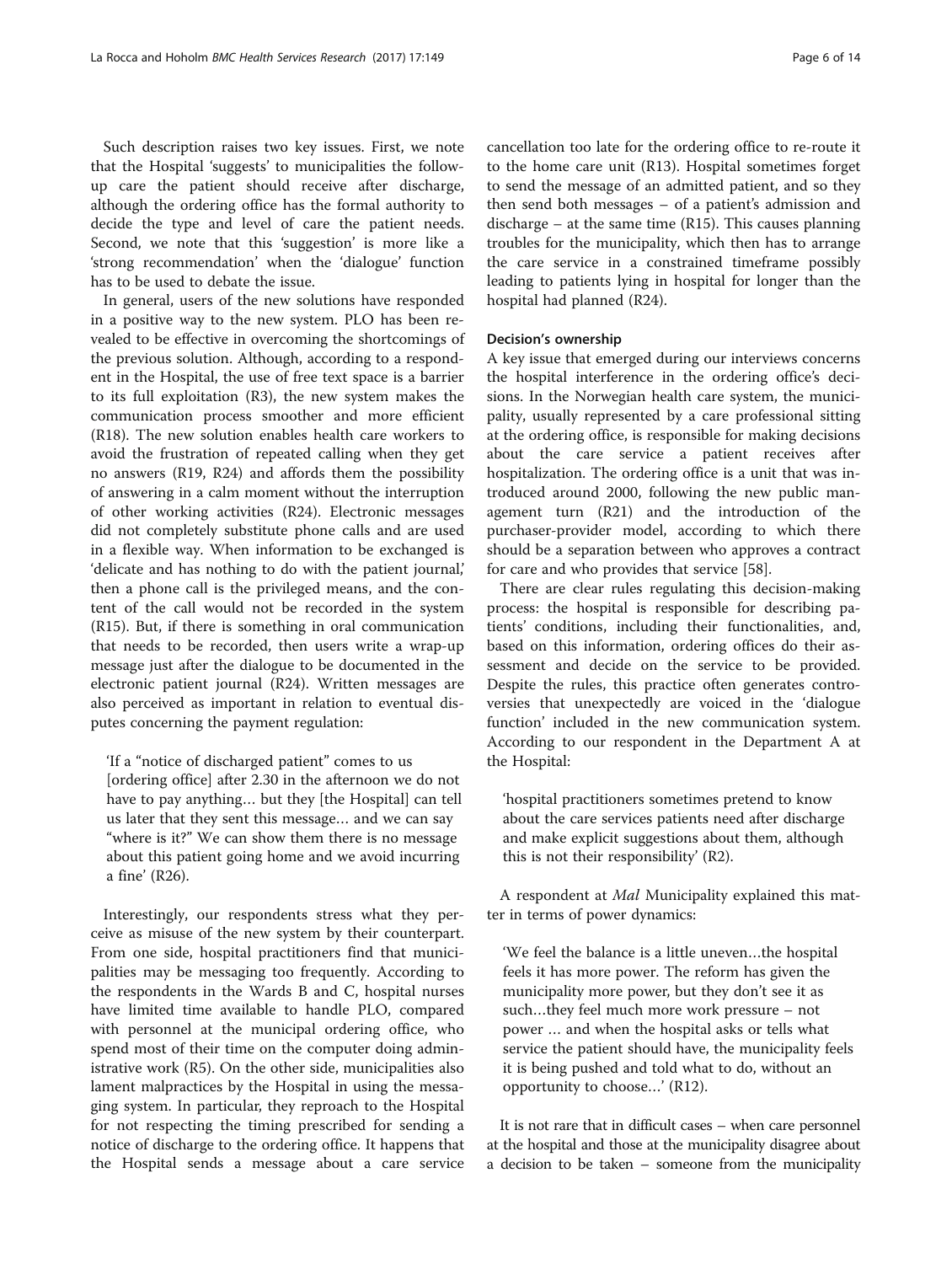personally visits the patient (R11) because sometimes 'what the municipality observe and what the hospital observes is different' (R26). Very often, the disagreement is around the kind of care, because, as one of our respondent explained, the hospital tends to suggest a more intensive level of care than the municipality (R16). Decisions become even more complicated to make when hospital practitioners 'promise' (R20) a certain care service to the patient or his/her relatives:

'If the doctors or nurses at the hospital have said that the right level of care is an institution [nursing home or similar], then it becomes really difficult for us to argue for something different… so, sometimes we have to take them to an institution [nursing home or similar] maybe for some days/a week and then home … we have to find a compromise' (R22)

Although the ordering office has the formal authority to decide about the care of the patient, it is dependent on the hospital's decisions, first regarding the expected date of discharge and, second, at the moment of actual discharge. It is worth noting there have been very few cases in which respondents have emphasized the need to cooperate – interact more intensively between municipalities and hospitals. Respondent R6 in the Ward D is among the few recognizing the importance of collaboration between the hospital and municipality for the discharge to be successful. R6 describes this hospital– municipality interdependence as follows:

'…the problem is that for many patients we have a training responsibility [e.g., for home care nurses], and although we could do the training, there is no one to train. The question is then: should we start communicating discharge before training anyone? We cannot discharge a patient until the personnel are trained.'

What makes the discharge process challenging is also the fact that, at the hospital, the decision to discharge is taken and then changed several times, thus making it sometimes difficult for the municipality in planning for the solutions (R18, R24). Still, a respondent in the home care unit (R14) at *Mal Municipality* said the new communication system helps in monitoring the situation; the coordinators are used to reading the exchange of messages between the ordering office and the Hospital. A coordinator explained that it is also a matter of how serious the patient's conditions are:

'If I see that "difficult" patients are being admitted to hospital, I pay attention to the messages. But, if I see "easy" patients, I do not really pay attention to what is happening' (R14).

Our interviews further revealed that the doctor–nurse relationship at the hospital plays a major role in the stability/instability of the decisions regarding discharge. Even though the doctor has the formal responsibility for that decision, the discharge decisions often tend to be nurse-driven, and nurses are trying to keep doctors aware of the need to respect fixed dates for discharge. The following quote is an example of the dynamics related to discharge decisions in one of the Hospital wards:

'…when there are a lot of decisions and re-decisions, a lot of messages back and forth is irritating…[for the ordering office]. This often happens when nurses and doctors do not speak to each other earlier [during patients' hospitalization]. When the team is working well, we [hospital staff] are much more precise in our information, in our suggestion about expected date of discharge. [A good team] is when nurses and doctors find it important to have a plan and remember to take decisions…sometimes the nurse is too quick to give information about discharge [to the municipalities], while the doctor needs more time to evaluate and treat the patient…sometimes there is a difference [of opinion] between nurses and doctors about what is realistic [in terms of expected date of discharge] … we [nurses] observe the patient from the time he comes to hospital to when he leaves … we see more or less everything that needs to be done … doctors are more focused on the specific illness…' (R5).

# Different 'languages'

According to one of the respondents of the Department A at Hospital, the challenges during the discharge process revolve partly around the differences in assessing patients' need:

'municipal health care providers and the Hospital do not speak the same language…The hospital focuses on medicine; the municipalities focus on function and rehabilitation…that is whether the patients can live alone, get dressed, use stairs etc.… This has always been a problem, but the implementation of PLO messages has shed light on this' (R1).

It was somehow unexpected to discover that the design of the new ICT system does not incorporate a specific function for exchanging information about the patients' activities of daily living (ADL). As a consequence, professionals currently tend to use the 'dialogue function' (and eventually phone calls) to exchange this type of information (R26).

Respondents on the municipalities' side point out that there is a great variation in the quality of information transmitted by the Hospital on ADL (R19) but confirm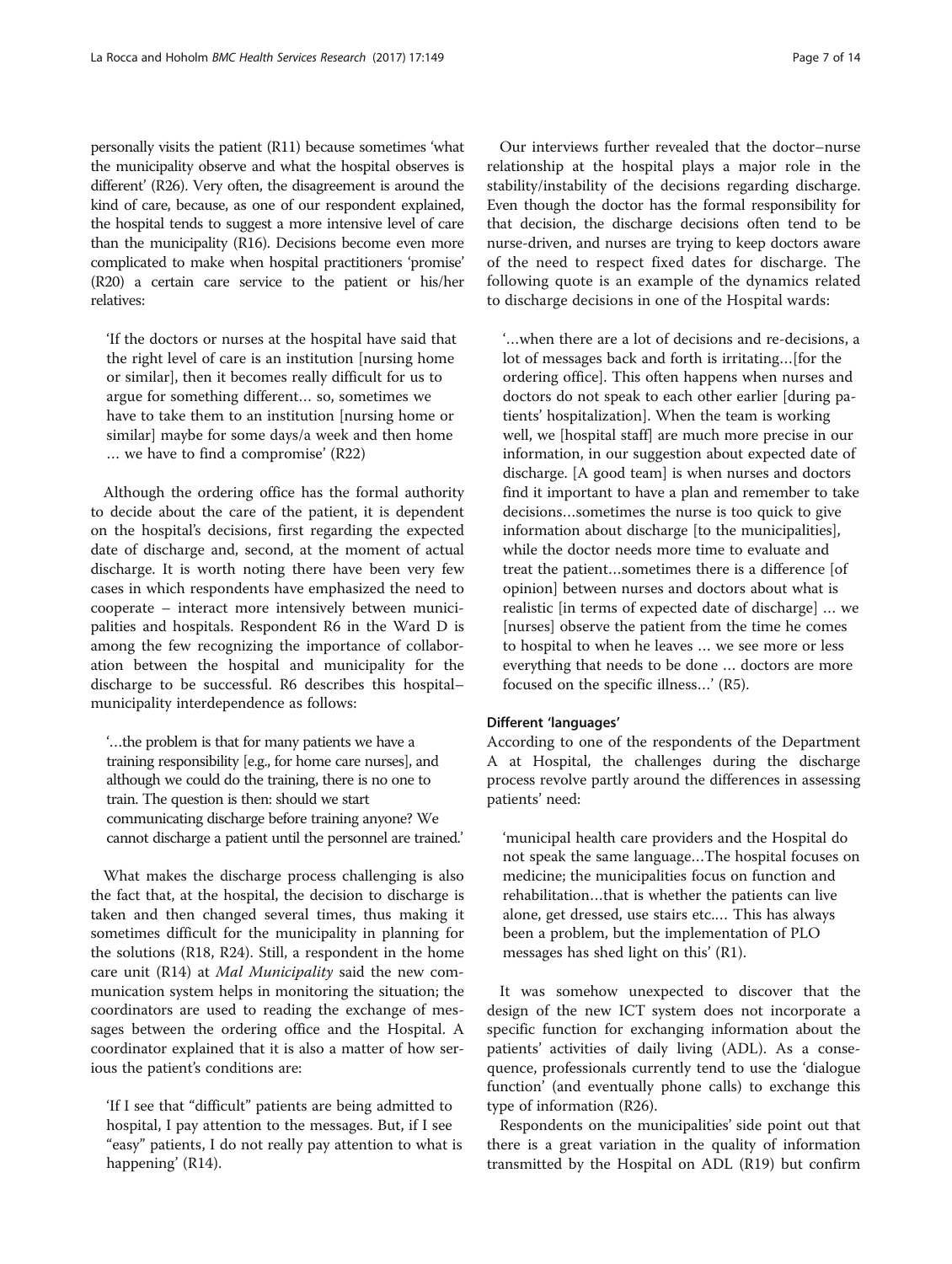that when the Hospital is asked about further information, it generally replies with satisfactory information (R26, R23). To overcome the problem of lack of information lamented by municipalities, a creative solution was developed by a nurse of Ward C in collaboration with some municipality colleagues (R4). This consists of a laminated pocket card to be used as a guideline in the department. When sending an electronic message to the municipality, the nurses would easily extract the card from their pocket and check whether they have filled the message form with the needed information. In this way, less dialogue messages would be sent back and forth on lacking information (R24, R4).

With the introduction of the new incentive scheme, decisions made on discharge are not only a question of principle but also have tangible economic consequences. Indeed, a reason why the hospital often negotiates with the ordering office about decisions is related to the payment regulation reform (Betalingsforskrift).

## Change in economic incentives

The payment regulation reform established that municipalities must pay a fee to the hospital for every 24-h delay in receiving a patient when he/she is ready to leave the hospital. Prior to the coordination reform, the municipality had 10 days to decide and plan the appropriate care service before incurring a fee. The hospitals, however, were not obliged to issue a bill for the fee. Currently, the rule has changed, and the payment regulation reform makes the fee mandatory. However, due to the poor data input and the outcomes of some legal disputes, we found that the Hospital actually issues bills for 60% of the extra days of recovery (R7). Regarding this loss, the representative of the Regional Health Authority explains:

'the Hospital has really bad documentation on when the patient is reported "ready to be discharged" and if the patient is not reported to be ready for discharge when he/she is actually is, then the Hospital loses these days [meaning losing bills related to these days]…They [at the hospital] do not know exactly how they shall report this: instead of adding [in the accounting system] the extra days after discharge, they often delete the whole thing and start a new discharge period…this is something that is not going exactly as planned' (R27).

The municipality, which does not want to incur a penalty, is forced to plan in advance. The experience and opinions of our interviewees vary substantially on whether the payment regulation has achieved the intended results. First, from the Hospital's point of view, the new incentive system does not change the budgeting and income structure, as the income imputable to the new payment regulation and to the co-financing on hospital admissions on selected somatic health services represent a minor part of their income. It seems the Hospital issues the bills because it is 'obliged' to do so and may not find the benefits of the additional administrative duties and costs. The idea with this billing practice was that municipalities would have been encouraged to receive patients who need municipal services as fast as possible. The co-financing instrument to reduce the number of admissions to the hospital did not produce the anticipated effects because, as two of our respondents evidenced, municipalities have no responsibility in relation to sending patients to hospital (R22, R23). This co-financing instrument was, in fact, removed in 2015.

The question remains open concerning the fee fixed to 4,500 Nok per day: Has it really been set in a way that constitutes an incentive for municipalities? If one should judge based on the indicative costs of services provided at the municipality – around 8,000-9,000 Nok per day for "regular" care services and up to 50,000 Nok for the most advanced treatment (R27) – the answer would probably be negative. According to the respondent of the Regional Health Authorities (R27) in Norway from 2012 to 2014, the total number of bed days in hospitals decreased (−1.8%) in the region of competence, but the number of days in the Hospital after discharge increased (+3,000 patient days for the Hospital and + 20,000 patient days for the entire region). When asked about possible reasons for this increase, our respondent wondered whether 'it is due to increasing readmissions, and then one can ask if it is the competences out in the field [primary care] that are poor or if it is the hospital that sends patients home too early' (R27).

## Adapting to the new incentive scheme

Returning to the effects of the penalties, we collected divergent, sometimes contradictory views. One of the respondents (from ordering office) was determined to declare that he/she did not care about the payment issue when he/she made decisions, as he/she would consider only what was best for the patient (R23). One respondent (at Ward C) suggested that, when there is no free capacity, the ordering office, unable to offer nursing home care to a patient ready to leave the Hospital , can decide to redirect the patient to another service unit, such as the home care unit, in order to avoid incurring payment of a fee. When the Hospital suspects this is the case, it can raise the issue with the ordering office. In a different ward (Ward E), Respondent R9 has a different perception of this issue. R9 explained that municipalities tend to leave the patient at the Hospital longer than necessary because when care services at municipalities are fully booked, it costs less to pay the fee to the Hospital than to pay for services provided by other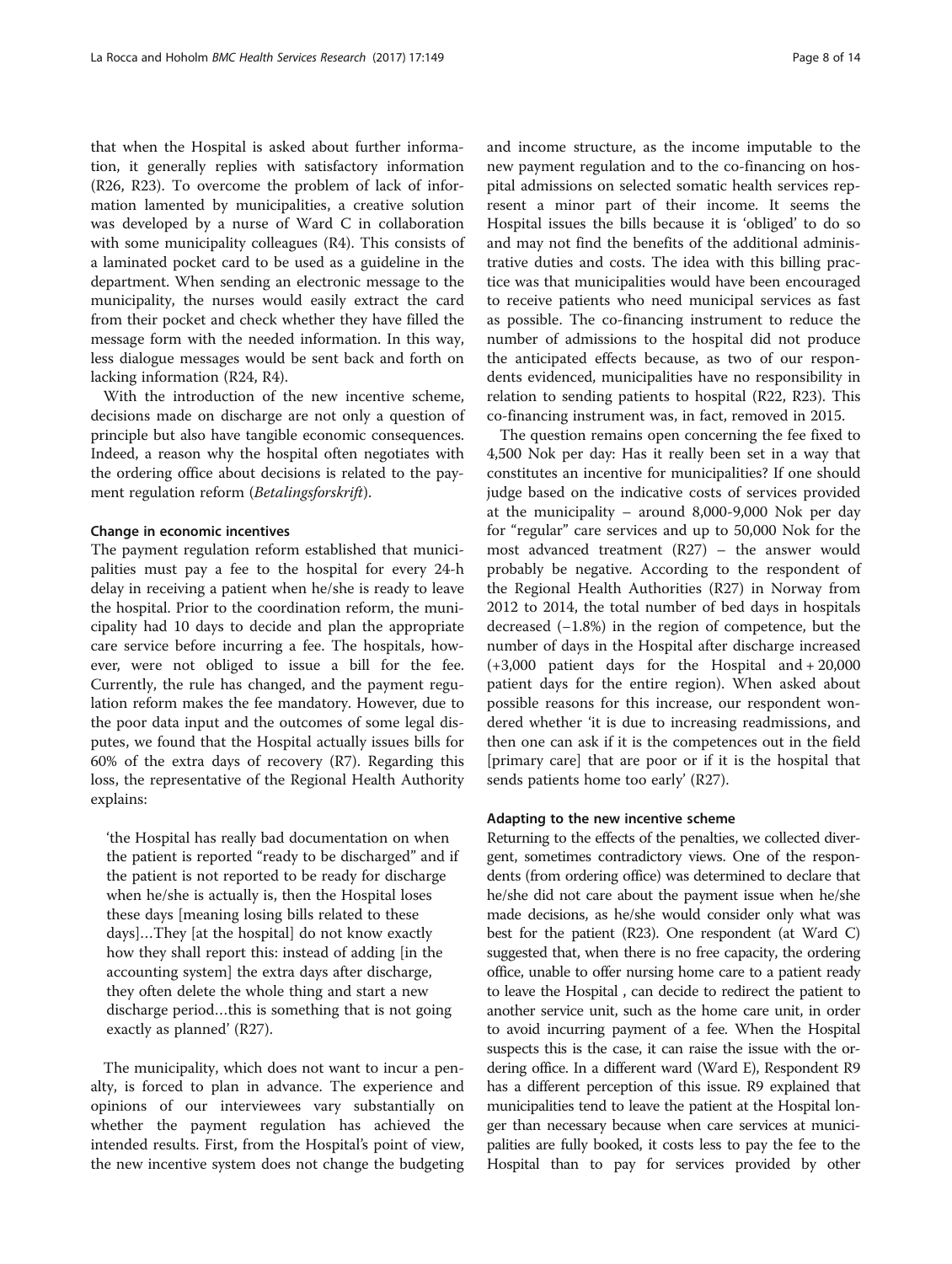<span id="page-8-0"></span>institutions. The respondent also explained that this practice is risky:

'patients who do not need treatment in hospital should leave as soon as possible to avoid the risk of incurring unexpected infections' (R9).

On the municipality side, we have collected different reactions regarding the payment issue. Respondents have stressed the importance of not incurring delays in taking care of patients after discharge and, thus, to pay the penalties. Other respondents have explained to us that patients may have to stay in the Hospital after discharge because they are assessed to be ready to be discharged too early (and much earlier than in the past). As a result, municipalities 'are receiving patients who are sicker and sicker' to the extent that sometimes the municipalities do not have 'the competences to treat the patient in such condition at all' (R17). Some of the interviewees have even suggested readmissions should be checked because they believe that with the coordination reform – and the focus on efficiency – length of stay in hospital before discharge is decreasing but against an increase in readmissions (R15, R26).

A solution some municipalities adopt to address the problem of receiving sicker patients than in the past is allocating some 'observation-beds' for patients who have been discharged but the ordering office is unsure (or not ready) about the service to be offered (R24). Such 'observation beds' have not been implemented in all municipalities. Mil and Mol Municipality adopted a different practice to address the unexpected discharge of patients requiring complex treatment:

'we rather prefer to pay for extra days at the hospital instead of being unsure of whether we can take care of the patient or not' (R21).

'we have discussed the possibility of having these "three-day observation beds" but concluded that we do not need them; we would rather give the patients a short-term place in a nursing home for a week and then we see…' (R23).

In relation to the use of observation beds one of the respondent told us that a similar solution was experimented in 2009 (and closed down in 2013), in which an 'intermediate unit' was developed at the Hospital, in collaboration with four related municipalities, to manage the transition of patients from hospital to municipal care (R8).

Besides introduction of 'observation beds,' municipalities, to cope with undergoing changes, had to upgrade 'there is a team of three nurses at hospital who go out and train our [municipalities] nurses on special procedures we did not do before…at the nursing home they have hired new personnel so there are more nurses during the same shift to deal with the new procedures and the complexity of the patients' (R23).

'before, we had various supervisory doctors who had part-time positions; now, we have a supervisory doctor in a permanent position, and doctors visit patients at short-term three days per week, while before, they did visits one day per week' (R24).

In some cases, the need for special procedures has also led municipalities to rely on private health care institutions:

'we struggle a lot to have competent people for very special cases, so I think we are getting a new market here for private companies for very difficult cases coming to nursing homes and to help institutions, and I do not think this was the intent of the coordination reform' (R21).

The fact that the economic considerations (the penalty in particular) might interfere with decisions on care services to be offered has been raised as a problematic consequence of the reform; the feeling is that it may be money that prevails, not the patient (R2).

# **Discussion**

The effects of the coordination reform and the two topdown instruments the Norwegian health authority promotes – ICT-based communication and economic incentives – have clearly transcended the aims ascribed to these. The two instruments interact with each other and with the broader context of arrangements and regulations in which they have been 'implemented.' A consistent overall picture of the effects of the two measures is difficult to draw because of the 'in becoming' nature of the processes explored and the variety of organizations and individuals involved. There are at least three issues that are worth discussing, as they might guide future policies directed to improve care coordination.

# Information needs and communication

Similar to studies on the use of electronic communication between nurses in home care and general practitioners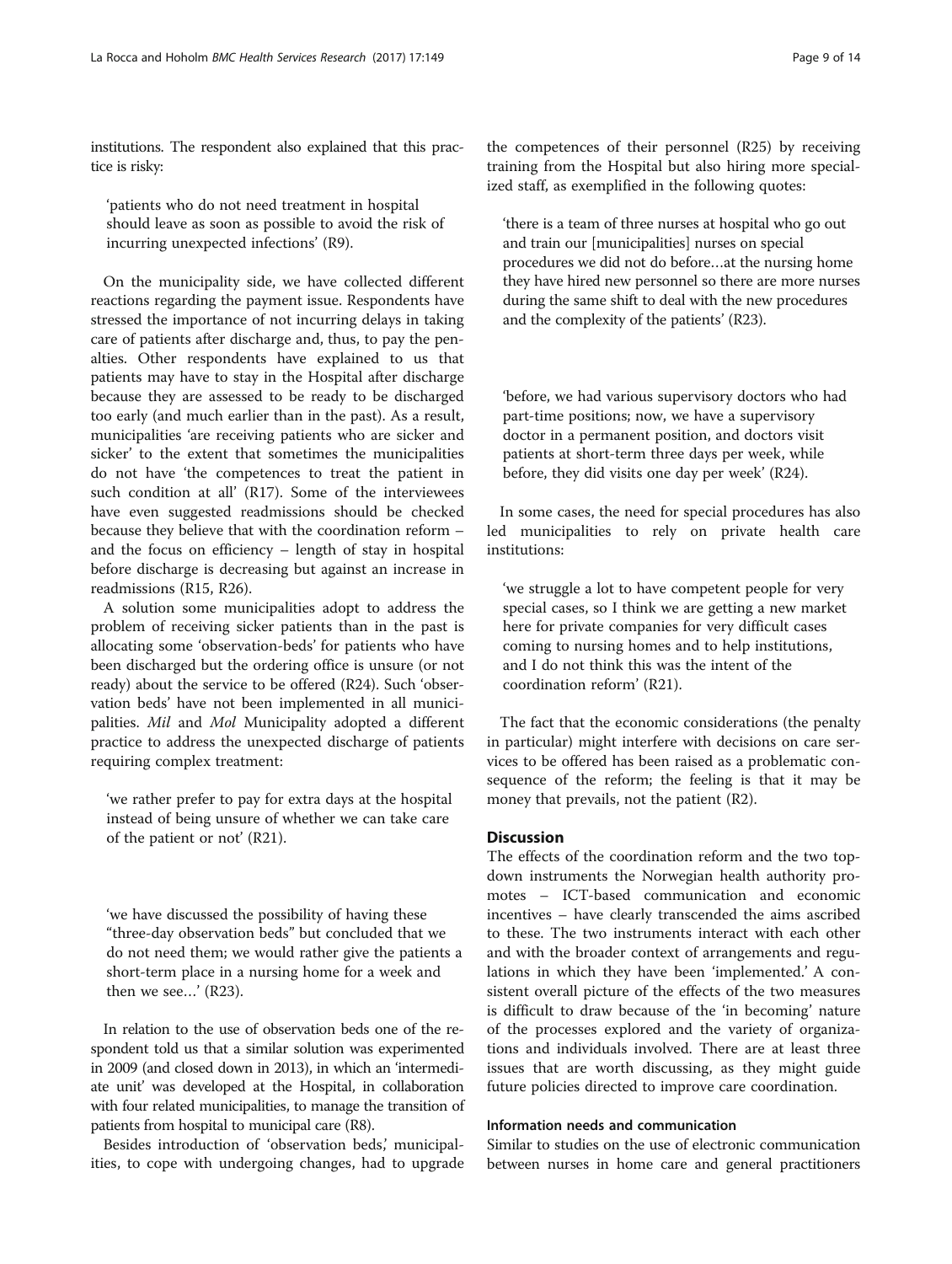[[59](#page-12-0), [60\]](#page-12-0), we found that the users of the new PLO messages recognized the benefits of the new ICT system for exchanging information and communicating. In particular, the new system seems to fit well with the nature of work in both settings. Users at the Hospital perceive as one of the major benefits the possibility of sending and collecting necessary information without the pressure of being reached 'on' the phone. Users at municipalities feel more secure in having a written track of all the communication back and forth from the Hospital on which they can also rely in case of disputes. This points to the accountability role of the new technology [\[27\]](#page-12-0).

However, if we flip the coin, both benefits reflect some reciprocal dissatisfaction. Professionals at the Hospital seem to be relieved by the decreasing need of synchronous dialogues with their colleagues at Municipalities. They reveal a general tendency of considering communication one way, where the hospital is the sender and the municipality the receiver. On the other side, municipality care personnel signal a certain mistrust on the Hospital's ability/willingness to provide them with appropriate and timely information and see the new system as a tool for documenting shortcomings in the Hospital's communication to municipalities. Documentation of the dialogue in the electronic patient journal also means a more formal dialogue, with the clear benefit of more extensive and easier exchange of information, while possibly reducing valuable informal conversational evaluations. It is evident from our study that the system's blueprint which articulates the steps and timing of communication between the two actors does not automatically translate into a smoother and more timely flow of information exchange.

When asked about how the collaboration with the counterpart works, our respondents focused on the discharge process. In the new ICT system, there is no standard for the exchange of information on patients' ADL that is fundamental to the ordering office at the municipality for its main task to assess patient's conditions and decide after-hospitalization services. There are several reasons for the absence of a space to accommodate this information in the current system. First, as for all new ICT technologies, PLO was introduced while upgrades of the system were in progress. This means that this function might be included in the future. Second, translating ADL information in a standard format, likely based on a numerical scale, poses several challenges, not the least in terms of finding a common understanding of ADL and of the risks associated with a non-continuous (or erroneous) update of this critical information. Furthermore, our study has identified a further challenge. Similar to a previous study illustrating the cultural diversity between hospital and community nurses [[40\]](#page-12-0), we found that community professionals are often not satisfied with assessments provided by the Hospital because

their expertise in assessing patients' conditions is different from that of the Hospital. As a consequence, the assessment of a patient's condition can follow different paths. Typical is a scaling up from the use of the 'dialogue function' to ask additional information when the hospital is lacking in the information provided to municipalities, to phone calls when disagreements among the parties do not allow managing the conversation by messaging, to direct visits to patients, usually when a resolution to the tension has not been found. This pattern is in line with what has been highlighted in a previous study that 'IT can support the transfer of data in the post discharge period but coordinated decision making requires dialogue and agreement among different providers and between providers and patients' [[2\]](#page-11-0).

Although tensions between the two health care actors during the discharge process are not an exception, cases where the collaboration runs smoothly are common. Collaboration appears to run smoothly when professionals at the Hospital take seriously the information needs of their colleagues at the primary care level. The pocket card created by a hospital nurse to be used as a reminder on which information (on ADL) to send to municipalities is an episode that shows a certain sensibility and respect for the work of colleagues on the other side [\[61](#page-12-0)]. Electronic messages between hospital and municipalities made the Hospital more aware of its duties during the discharge planning process as was expected to happen before the introduction of electronic patient journal in hospitals [\[62\]](#page-12-0).

# Polarizing economic incentives

The punishing incentive scheme introduced by the coordination reform appears to collide with other policies which push hospitals to increase productivity and slow spending growth [\[63](#page-12-0)]. Our case clearly shows that, while the Hospital has adapted to the demands for efficiency by shortening the length of stay at the Hospital, municipalities seem to adapt more gradually (slowly) to earlier discharge. The scenario that an earlier discharge process opened up at primary level of care is varied (possibly confusing), depending on how the sanctioning incentive has been perceived by each municipality and on the capacity of municipalities to upgrade the existing competences and services. Essentially, patients in need of after-hospitalization care who cannot be received at municipality have to remain at the Hospital longer than necessary or can be transferred into 'observation beds,' which entails adding a further step in the patient pathway. A punishing incentive scheme, such as a penalty for delays in receiving patients ready for discharge, without a systematic strategy for developing the right arrangements to accommodate their needs, can put patients' safety at risk and is in contrast with the ambition of advancing care coordination. The reform has generated a series of chain effects that have 'forced' local authorities to organize, more or less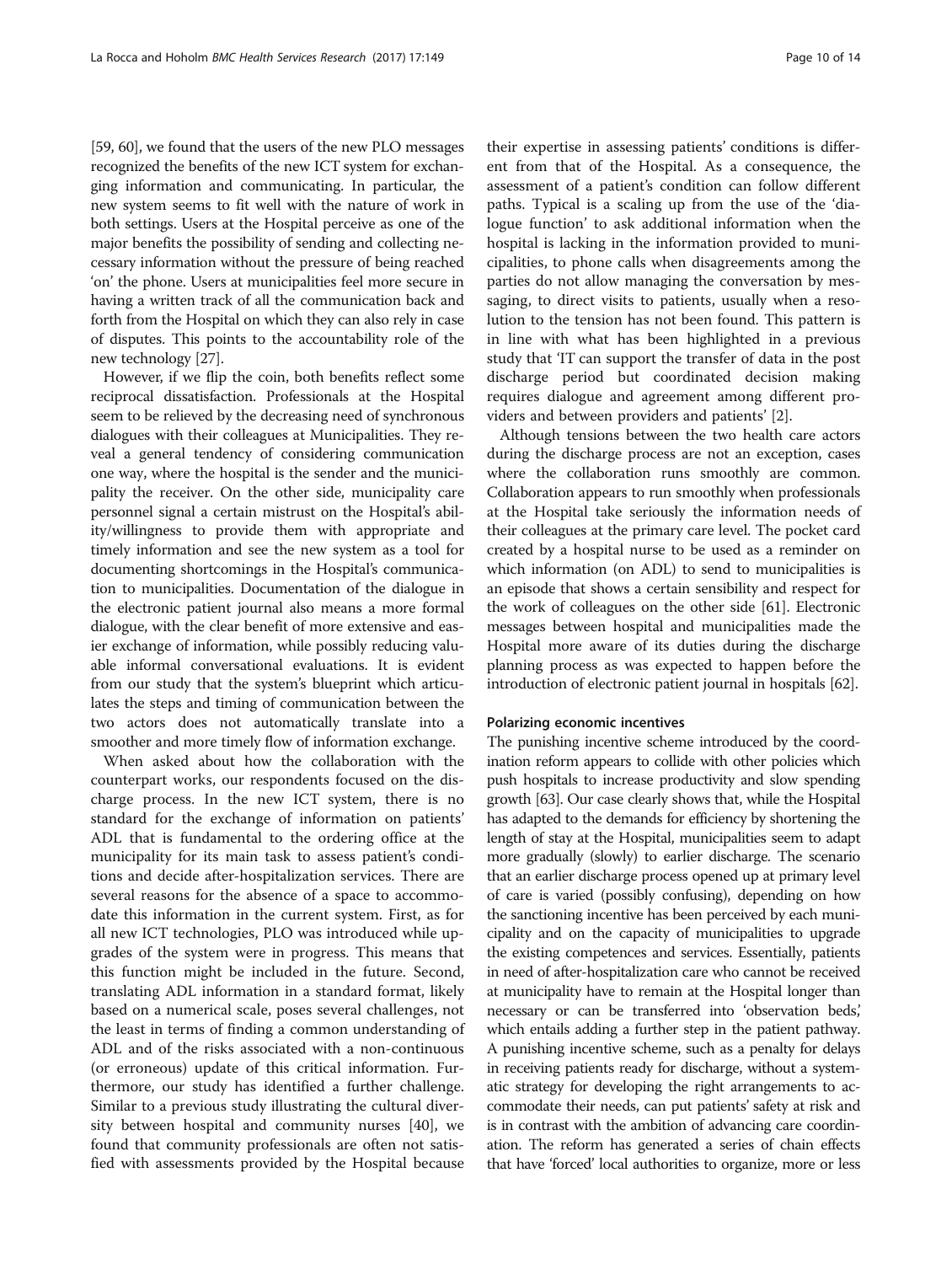temporarily, new care services such as observation beds or cooperation with private actors for service provision [[64](#page-12-0)].

We found that most animated conversations between hospitals and primary care are triggered by disagreements about the moment of discharge and the underlying economic incentives. This creates a somewhat paradoxical situation. On the one hand, the coordination reform aims at improving coordination between primary and secondary care, and the PLO communication system is a platform for interaction intended to improve communication and, thus, facilitate collaboration. At the same time, the payment regulation introduced by the coordination reform brings about a 'win–lose' logic that, rather than connecting and integrating the two organizations, pegs these against each other. Following the economic incentives, the organizations involved tend to prioritize their own, rather than the joint interests.

This 'win–lose' logic clearly nourishes the asymmetric pattern of collaboration between hospital and municipality [[19](#page-12-0)]. The fact that a punishing incentive has been addressed to the municipalities, but not to the Hospital – for instance, when they delay in sending the notice of discharge – strengthens once more the privileged position of hospitals. Our study confirms that there are "no equal voices of participants" [[47](#page-12-0)] and that the large hospitals sometimes impose "a 'hospital-centred' view of healthcare – particularly with regard to providers who care for patients post-discharge" [[9](#page-11-0)]. A clear example is when the Hospital 'strongly recommends' to municipalities which care service the patients should receive after discharge, or when the Hospital communicates to the patient and/or family members which after-hospitalization service he/she will receive. Doing so, the Hospital attempts to expand their jurisdiction over municipalities' tasks [\[5](#page-11-0)]. Sharpening the distinctions between the parties' roles appears to lead to tougher negotiations and stronger efforts to maintain individual privileges and responsibilities, rather than to engage in open dialogue about patients. In particular, municipalities perceive the workload of changes in place mostly on their charge and do not see this to be counterbalanced by any empowerment implied by the reform. This raises the question whether those to whom power was devolved were equipped or minded enough to engineer the shifts [\[43\]](#page-12-0). However, to avoid further polarization of interests and contrasting logics, a shift is needed toward financial incentives more "consistent with an integrated health care system" [[65](#page-12-0)].

## The need for shared vision and acting jointly

We found that legal or regulatory requirements play an important role in relationships between hospital and municipalities [\[66](#page-12-0)]. The reform has reaffirmed the distinction of roles and responsibility between the two levels of care, thus reinforcing their distinct jurisdictional domains [[67](#page-12-0)]. The challenge is to find a way to

shift from collaboration based on local economic incentives to collaboration based on the idea of joint responsibility. Such a shift is likely to involve creating shared incentives [\[68](#page-13-0)] and shared performance measures [[69](#page-13-0)] so that both hospitals and primary care physicians have incentives to offer post-discharge care needed for a smooth transition between a hospital and home. In a context such as the one this paper examines, health policymakers need to address a fundamental question: Should decisions about health care services after discharge continue to be an exclusive matter of the care professional at the municipality level or should a joint decision-making across health institutions be favored to improve the coordination process and its efficacy also in terms of patient care? Furthermore, if the intention is to shift toward a more patient-centred approach [[70\]](#page-13-0), decisions regarding after-hospitalization services should include the voice of patients more systematically.

Effective coordination between primary and hospital care depends on the quality of relationships among different professionals [[62](#page-12-0)]. Therefore, improving coordination requires the development of cooperative voluntary interorganizational relationships. Complex and tacit knowledge, as the one needed in health care settings, is more readily connected and accessed through strong relationships [[9](#page-11-0)]. Accordingly, more attention has to be devoted to the design of mechanisms to manage inter-organizational relationships. In a context where 'centrally orchestrated coordination' [\[71\]](#page-13-0) is ruled out, developing a tightly coupled health care system has to follow other paths. These are likely to involve making the project a joint endeavor [\[72\]](#page-13-0), emphasizing common understanding instead of accountability, and transforming outsiders into insiders by engaging in conversation about operational aspects or even by designing 'boundary-crossing roles' [\[73](#page-13-0)]. To overcome the hurdle of the preconceptions of other health care providers, recognizing and understanding each other's work practices, or 'interconnected practices' [\[74\]](#page-13-0), is crucial. This requires better mutual understanding and necessitates a social perspectivetaking aptitude as "the ability to understand how a situation appears to another person…to put oneself in the place of others and recognize that other individuals may have points of view different from one's own" [\[75\]](#page-13-0). Superior perspective taking has been linked to positive outcomes that include more effective cooperation [\[75\]](#page-13-0), better communication [[76](#page-13-0)], and the resolution of conflicts [\[77\]](#page-13-0), all of which appear crucial in care provision managed and practiced as joint collective responsibility and are conditions for the entire health care network to co-develop.

Our study confirms that enhancing care coordination is a "multifaceted phenomenon and more complicated than health policy suggests" [[11\]](#page-11-0). Improving coordination in complex settings, such as the health care system, requires complex instruments that need to be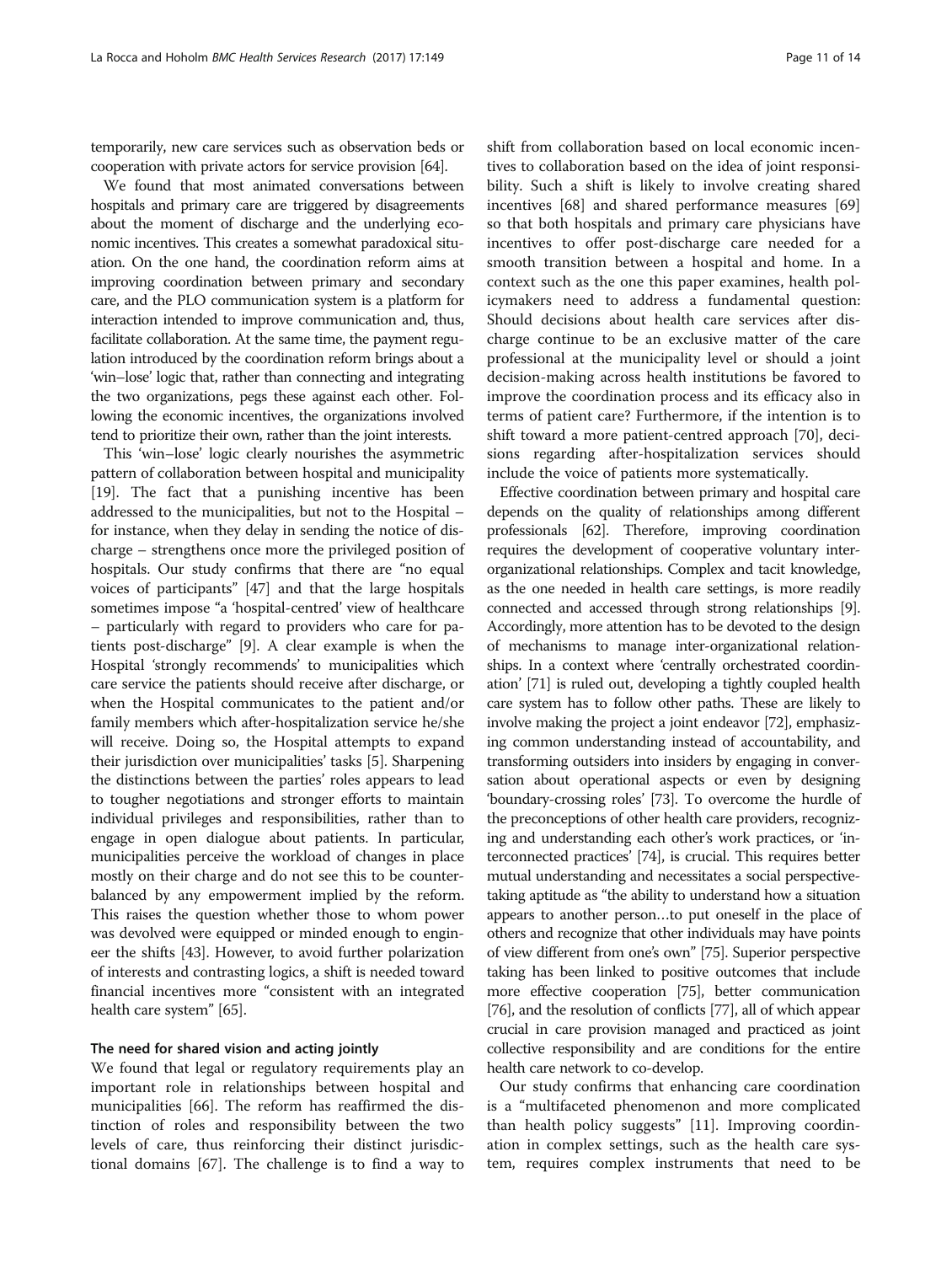<span id="page-11-0"></span>monitored for the effects they produce independently of the aim declared and ascribed to them [[44\]](#page-12-0).

Despite the potential contribution of the current study, there are some limitations worth noting. First, the use of a convenience sample of a care professional derived from a limited number of divisions at the Hospital, as well as a subset of the 21 municipalities in the catchment area of the Hospital, limit the generalizability of the findings. Future research may use a more diverse sample by obtaining data from a larger number of professionals at the Hospital as well as at municipality level.

# Conclusion

This study has examined the effects of two government measures intended to improve coordination among healthcare organizations. The study sheds light on the controversial nature of top-down instruments, especially when these imply spanning across professions and organizational boundaries. The challenge in coordinating primary and secondary care evidenced in this study is to find a way to shift from collaboration based on local economic incentives to collaboration based on the idea of joint responsibility and voluntary cooperative relationships which requires 'common and joint' incentive schemes. Our study adds to previous studies on care coordination by directing attention to the need to harmonize and integrate policies and underlying incentive schemes across organizations within the health care system. We believe that this exploratory study offers some guidance to policy makers especially when evaluating incentive schemes, and it informs health professionals at primary and secondary care level on the reciprocal communicative shortcomings that affect coordination across organizations. We also hope our study can spur health service researchers to further develop our understanding of the mechanisms through which coordination between primary and secondary care can be achieved.

#### Abbreviations

ABF: Activity-Based Funding; ACOs: Accountable Care Organizations; ADL: Activities of Daily Living; EHR: Electronic Health Records; ICT: Information and Communication Technology; PLO: Pleie- og omsorgsmeldinger; REK: Regional Committees for Medical and Health Research Ethics

#### Acknowledgements

We thank the Norwegian Research Council for funding. We thank all the respondents at the Hospital and at the municipalities in the catchment area for taking part in the study. We thank, in particular, Sonja Brugman for her constant support in the development of the project and Adeline Hvidsten who, as member of the larger study project has been an active discussion partner. Acknowledgments also to all those who have provided relevant inputs during various occasions when the study has been presented and discussed.

#### Funding

This work was conducted as part of a larger project financed by the Norwegian Research Council (Grant no. 227145/O70). The funding body had no role in the design of the study or collection, analysis, and interpretation of data or in writing the manuscript.

## Availability of data and materials

Due to reasons of confidentiality of healthcare personnel interviewed, and the conditions for the research approval by the Data Protection Official for Research, qualitative data (transcripts of interviews and field notes) supporting the conclusions of this article data cannot be shared for other purposes.

#### Authors' contributions

ALR and TH contributed equally to the design of the study, data collection and analysis, and to the drafting of the manuscript. ALR and TH have read and approved the manuscript.

#### Competing interests

The authors declare that they have no competing interests.

#### Consent for publication

Not applicable.

#### Ethics approval and consent to participate

The study has been approved by the Data Protection Official for Research (ref. no.14-022) and cleared with the "REC South East", a Regional Committees for Medical and Health Research Ethics (REK) in Norway. The manuscript does not contain neither individual persons' data in any form nor other forms of sensitive information. Individuals who participated in this research have done it voluntarily, understanding the purpose of the research, and providing the researcher with verbal consent to participate.

#### Received: 8 March 2016 Accepted: 11 February 2017 Published online: 17 February 2017

#### References

- 1. Meijboom B, Schmidt-Bakx S, Westert G. Supply chain management practices for improving patient-oriented care. Supply Chain Manag. 2011;16(3):166–75.
- 2. Pham HH, Grossman JM, Cohen G, Bodenheimer T. Hospitalist and care transitions: the divorce of inpatient and outpatient care. Health Aff. 2008;27(5):1315–27.
- 3. Powell AE, Davies HTO. The struggle to improve patient care in the face of professional boundaries. Soc Sci Med. 2012;75(5):807–14.
- 4. Currie G, Finn R, Martin G. Spanning boundaries in pursuit of effective knowledge sharing within networks in the NHS. J Health Organ Manag. 2007;21(4/5):406–17.
- 5. Kroezen M, Mistiaen P, van Dijk L, Groenewegen PP, Francke AL. Negotiating jurisdiction in the workplace: a multiple-case study of nurse prescribing in hospital settings. Soc Sci Med. 2014;117:107–15.
- 6. Abbott A. The system of professions: an essay on the division of expert labor. Chicago: The University of Chicago Press; 1988.
- 7. Bechky BA. Object lessons: workplace artifacts as representations of occupational jurisdiction. Am J Sociol. 2003;109:720–52.
- 8. Currie G, Lockett A, Finn R, Martin G, Waring J. Institutional work to maintain professional power: recreating the model of medical professionalism. Organ Stud. 2012;33(7):937–62.
- 9. Gittell J, Weiss L. Coordination networks within and across organizations: a multi-level frameworks. J Manage Stud. 2004;41(1):127–53.
- 10. Krogstad U, Hofoss D, Hjortdal P. Continuity of hospital care: beyond the question of personal contact. BMJ. 2002;324:36–8.
- 11. Matsushige T, Tsutsui T, Otaga M. 'Mutual Aid' beyond formal institutions: integrated home care in Japan. Curr Sociol. 2012;60(4):538–50.
- 12. Van Houdt S, Heyrman J, Vanhaecht K, Sermeus W, De Lepeleire J. Care pathways across the primary-hospital care continuum: using the multi-level framework in explaining care coordination. BMC Health Serv Res. 2013;13:296.
- 13. Hellesø R, Lorensen M. Inter-organizational continuity of care and the electronic patient record: a concept development. Int J Nurs Stud. 2005;42(7):807–22.
- 14. Kappel ML. It's Not the model that matters—still lost in transition. Am Soc Clin Oncol. 2013;9(3):128–9.
- 15. Jones CD, et al. A failure to communicate: a qualitative exploration of care coordination between hospitalists and primary care providers around patient hospitalizations. J Gen Intern Med. 2015;30(4):417–24.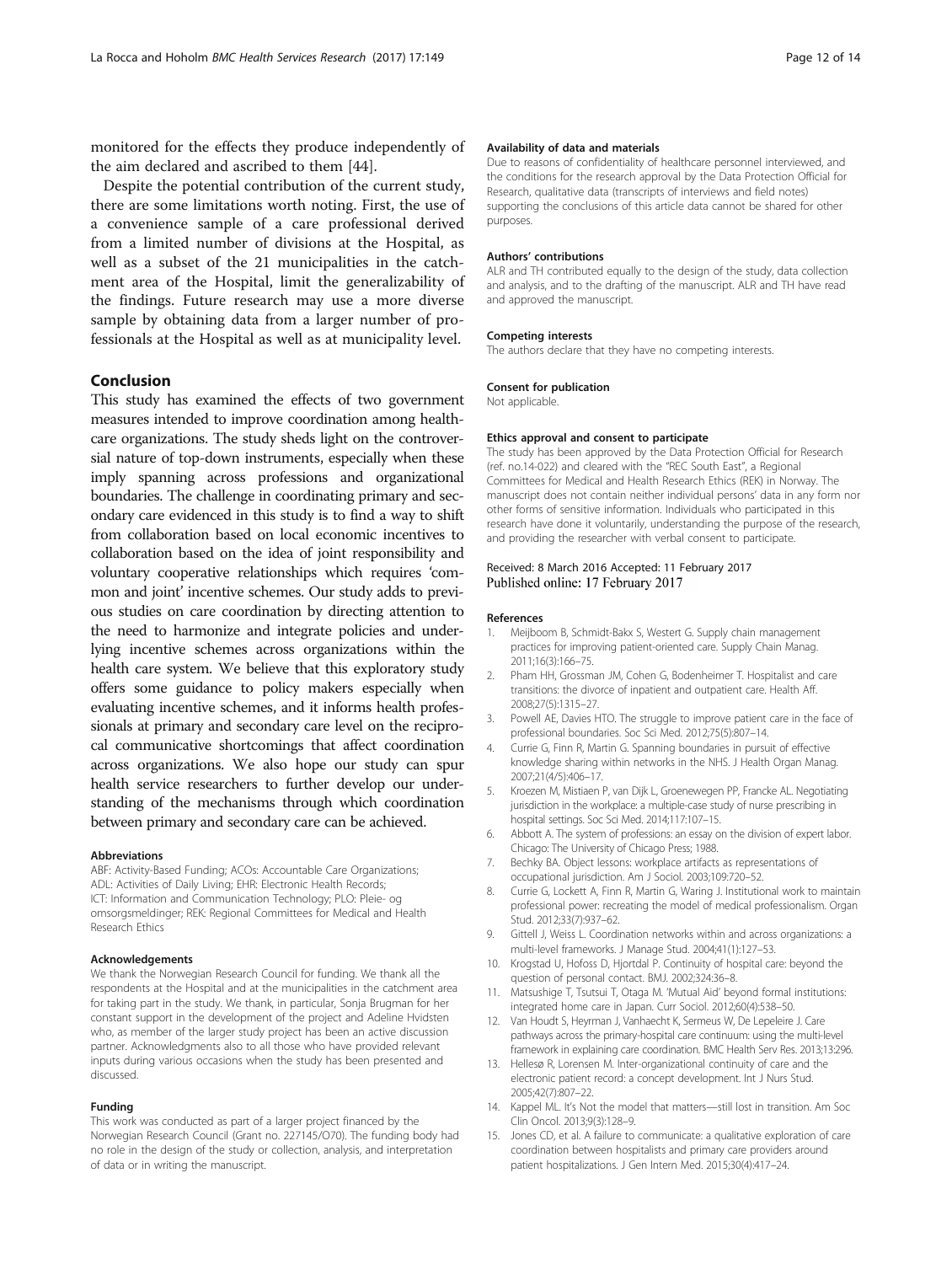- <span id="page-12-0"></span>16. Gardner K, Banfield M, Ian Mcrae I, Gillespie J, Yen L. Improving coordination through information continuity: a framework for translational research. BMC Health Serv Res. 2014;14:590.
- 17. McDonald KM, Sundaram V, Bravata DM, Lewis R, Lin N, Kraft S, Mckinnon M, Paguntalan H, Owens DK. Care coordination. In: Shojania KG, McDonald KM, Wachter RM, Owens DK, editors. Closing the quality Gap: a critical analysis of quality improvement strategies. Technical Review 9 (Prepared by the Stanford University-UCSF Evidence-based Practice Center under contract 290-02-0017). AHRQ Publication No. 04(07)-0051-7. Rockville: Agency for Healthcare Research and Quality. June 2007. [https://www.ahrq.gov/](https://www.ahrq.gov/downloads/pub/evidence/pdf/caregap/caregap.pdf) [downloads/pub/evidence/pdf/caregap/caregap.pdf](https://www.ahrq.gov/downloads/pub/evidence/pdf/caregap/caregap.pdf). Accessed 3 Aug 2014.
- 18. Kripalani S, Lefevre F, Phillips CO, Williams MV, Basaviah P, Baker DW. Deficits in communication and information transfer between hospital based and primary care physicians, implications for patient safety and continuity of care. JAMA. 2007;297(8):831–41.
- 19. Paulsen B, Romøren TI, Grimso. A collaborative chain out of phase. Int J Integr Care. 2013;13:1–9.
- 20. Wong E, Yam CHK, Cheung AWL, Leung MCM, Chan FWK, Wong FYY, Yeoh EK. Barriers to effective discharge planning: a qualitative study investigating the perspectives of frontline healthcare professionals. BMC Health Serv Res. 2011;11:242.
- 21. Peikes D, Chen A, Schore J, Brown R. Effects of care coordination on hospitalization, quality of care, and health care expenditures among Medicare beneficiaries: 15 randomized trials. JAMA. 2009;301(6):603–18.
- 22. Coiera E. When conversation is better than computation. J Am Med Inform Assoc. 2014;7(3):277–86.
- 23. Van Houdt S, Heyrman J, Vanhaecht K, Sermeus W, De Lepeleire J. An in-depth analysis of theoretical framework for the study of care coordination. Inter J Integr Care. 2013;13:1–8.
- 24. O'Malley AO, Grossman JM, Cohen G, Kemper NM, Pham HH. Are electronic medical records helpful for care coordination? experiences of physician practices. J Gen Intern Med. 2009;25(3):177–85.
- 25. Jensen TB, Aanestad M. How healthcare professionals "make sense" of an electronic patient record adoption. Inf Syst Manage. 2007;24:29–42.
- 26. Melby L, Hellesø R. Electronic exchange of discharge summaries between hospital and municipal care from health Personnel's perspective. Int J Integr Care. 2010;10(21 April):1–9.
- 27. Bossen C. Representations at Work: A National Standard for Electronic Health Records. Paper presented at the Proceedings of the 2006 20<sup>th</sup> anniversary conference on Computer supported cooperative work.
- 28. Linder JA, Schnipper JL, Middleton B. Method of electronic health record documentation and quality of primary care. J Am Med Inform Assoc. 2012;19(6):1019–24.
- 29. Pollard SE, Neri PM, Wilcox AR, Volk LA, Williams DH, Schiff GD, Ramelson HZ, Bates DW. How physicians document outpatient visit notes in an electronic health record. Int J Med Inform. 2013;82(1):39–46.
- 30. Rosenbloom ST, Denny JC, Xu H, Lorenzi N, Stead WW, Johnson KB. Data from clinical notes: a perspective on the tension between structure and flexible documentation. J Am Med Inform Assoc. 2011:18(2):181-6.
- 31. Molinari C. Does the accountable care act aim to promote quality, health, and control costs or has it missed the mark? comment on "health system reform in the united states". Int J Health Policy Manag. 2014;2(2):97–9.
- 32. Sutherland JM. Hospital payment mechanisms: an overview and options for Canada. 2011 Canadian Health Services Research Foundation. [http://www.](http://www.cfhi-fcass.ca/Libraries/Hospital_Funding_docs/CHSRF-Sutherland-HospitalFundingENG.sflb.ashx) [cfhi-fcass.ca/Libraries/Hospital\\_Funding\\_docs/CHSRF-Sutherland-](http://www.cfhi-fcass.ca/Libraries/Hospital_Funding_docs/CHSRF-Sutherland-HospitalFundingENG.sflb.ashx)[HospitalFundingENG.sflb.ashx](http://www.cfhi-fcass.ca/Libraries/Hospital_Funding_docs/CHSRF-Sutherland-HospitalFundingENG.sflb.ashx). Accessed 8 May 2014.
- 33. Sutherland JM, Hellstenb E, Yuc K. Bundles: an opportunity to align incentives for continuing care in Canada? Health Policy. 2012;107(2–3):209–17.
- 34. Hausman D, Le Grand J. Incentives and health policy: primary and secondary care in the British National Health Service. Soc Sci Med. 1999;49(10):1299–307.
- 35. Robinson KM. Care coordination: a priority for health reform. Policy Polit Nurs Pract. 2010;11(4):266–74.
- 36. Baicker K, Levy H. Coordination versus competition in health care reform. N Engl J Med. 2013;369(9):789–91.
- 37. Report no. 47. The Coordination Reform. Proper treatment at the right place and right time, Norwegian Ministry of Health and Care Services; (2008–2009). [https://www.regjeringen.no/contentassets/](https://www.regjeringen.no/contentassets/d4f0e16ad32e4bbd8d8ab5c21445a5dc/en-gb/pdfs/stm200820090047000en_pdfs.pdf) [d4f0e16ad32e4bbd8d8ab5c21445a5dc/en-gb/pdfs/](https://www.regjeringen.no/contentassets/d4f0e16ad32e4bbd8d8ab5c21445a5dc/en-gb/pdfs/stm200820090047000en_pdfs.pdf) [stm200820090047000en\\_pdfs.pdf.](https://www.regjeringen.no/contentassets/d4f0e16ad32e4bbd8d8ab5c21445a5dc/en-gb/pdfs/stm200820090047000en_pdfs.pdf) Accessed 29 Apr 2014.
- 38. Romøren TI, Torjesen DO, Landmark B. Promoting Coordination in Norwegian Health Care. Int J Integr Care. 2011;11:1–8.
- 39. Hellesø R, Sorensen L, Lorensen M. Nurses' information management at patients' discharge from hospital to home care. Inter J Integr Care. 2005;5(8):1–14.
- 40. Hellesø R, Fagermoen MS, Cultural diversity between hospital and community nurses: implications for continuity of care. Int J Integr Care. 2010;10:1–9.
- 41. Bjorvatn A. Hospital readmission among elderly patients. Eur J Health Econ. 2013;14(5):809–82.
- 42. Deraas T, Berntsen GR, Hasvold T, Førde OH. Does long-term care use within primary health care reduce hospital use among older people in Norway? A national five-year population-based observational study. BMC Health Serv Res. 2011;11:287.
- 43. Craig N, McGregor S, Drummond N, Fischbacher M, Iliffe S. Factors affecting the shift towards a 'primary care-led' NHS: a qualitative study. National Health Service. Br J Gen Pract. 2002;52(484):895–900.
- 44. Lascoumes P, Le Gales P. Introduction: understanding public policy through its instruments - from the nature of instruments to the sociology of public policy instrumentation. Governance. 2007;20(1):1–21.
- 45. Schultz EM, Pineda N, Lonhart J, Davies SM, McDonald KM. A systematic review of the care coordination measurement landscape. BMC Health Serv Res. 2013;13:119.
- 46. Jowsey T, Dennis S, Yen L, Mofizul IM, Parkinson, A, Dawda P. Time to manage: patient strategies for coping with an absence of care coordination and continuity. Sociol Health Illn. 2016; doi: 10.1111/1467-9566.12404.
- 47. Holen-Rabbersvik E, Eikebrokk TR, Werner Fensli R, Thygesen E, Slettebø Å. Important challenges for coordination and inter-municipal cooperation in health care services: a Delphi Study. BMC Health Serv Res. 2013;13:451.
- 48. Lincoln Y, Guba E. Naturalistic inquiry. Thousand Oaks: Sage Publications; 1985.
- 49. Siggelkow N. Persuasion with case studies. Acad Manage J. 2007;50(1):20–4.
- 50. Charmaz K. Constructing grounded theory: a practical guide through qualitative analysis. London: Sage; 2006.
- 51. Moustakas C. Phenomenological research methods. Thousand Oaks: Sage; 1994.
- 52. Jormanainen I, Koveshnikov A. International activities of emerging market firms: a critical assessment of research in top international management journals. Manage Int Rev. 2013;52(5):691–725.
- 53. Krippendorff KH. Content analysis: an introduction to its methodology. 2nd ed. Los Angeles: Sage; 2004.
- 54. Welch C, Piekkari R, Plakoyiannaki E, Paavilainen-Mäntymäk E. Theorizing from case studies: towards a pluralist future for international business research. J Int Bus Stud. 2011;42:740–62.
- 55. Van Maanen J. The fact of fiction in organizational ethnography. Admin Sci Quart. 1979;24:539–50.
- Labianca G, Gray B, Brass DJ. A grounded model of organizational schema change during empowerment. Organ Sci. 2000;11(2):235–57.
- 57. Dubois A, Gadde L-E. Systematic combining: an abductive approach to case research. J Bus Res. 2002;55(7):553–60.
- 58. Vabø M. Norwegian Home care in transition heading for accountability, off-loading responsibilities. Health Soc Care Community. 2012;20(3):283–91.
- 59. Lyngstad M, Melby L, Grimsmo A, Hellesø R. Toward increased patient safety? Electronic communication of medication information between nurses in home health care and general practitioners. Home Health Care Manage Pract. 2013;25(5):203–11.
- 60. Lyngstad M, Grimsmo A, Hofoss D, Hellesø R. Home care nurses' experiences with using electronic messaging in their communication with general practitioners. J Clin Nurs. 2014;23:3424–33.
- 61. Gittell JH. Relational coordination: coordinating work through relationships of shared goals, shared knowledge and mutual respect. In: Kyriakidou O, Ozbilgin M, editors. Relational perspectives in organizational studies: a research companion. Cheltenham: Edward Elgar Publishers; 2006. p. 74–94.
- 62. Hellesø R, Sorensen L, Lorensen M. Nurses' information management across complex health care organizations. Int J Med Inform. 2005;74:960–72.
- 63. King D, Greaves F, Vlaev I, Darzi A. Approaches based on behavioral economics could help nudge patients and providers toward lower health spending growth. Health Aff. 2013;32(4):661–8.
- 64. Ramsdal H. From hierarchical steering to dialogic governance? An analysis of four welfare state reforms in Norway. In: Barroso J, Carvalho LM, editors. Knowledge and regulatory processes in health and education policies. Lisbon: EDUCA; 2012. p. 89–131.
- 65. Brick A, Nolan A, O'Reilly J, Smith S. Conflicting financial incentives in the Irish healthcare system. Econ Soc Rev. 2012;43(2):273–301.
- 66. Oliver C. Determinats of interorganizational relationships: integration and future directions. Acad Manage Rev. 1990;15(2):241–65.
- 67. Hall P. Interprofessional teamwork: professional cultures as barriers. J Interprof Care. 2005;19(supp 1):188–96.